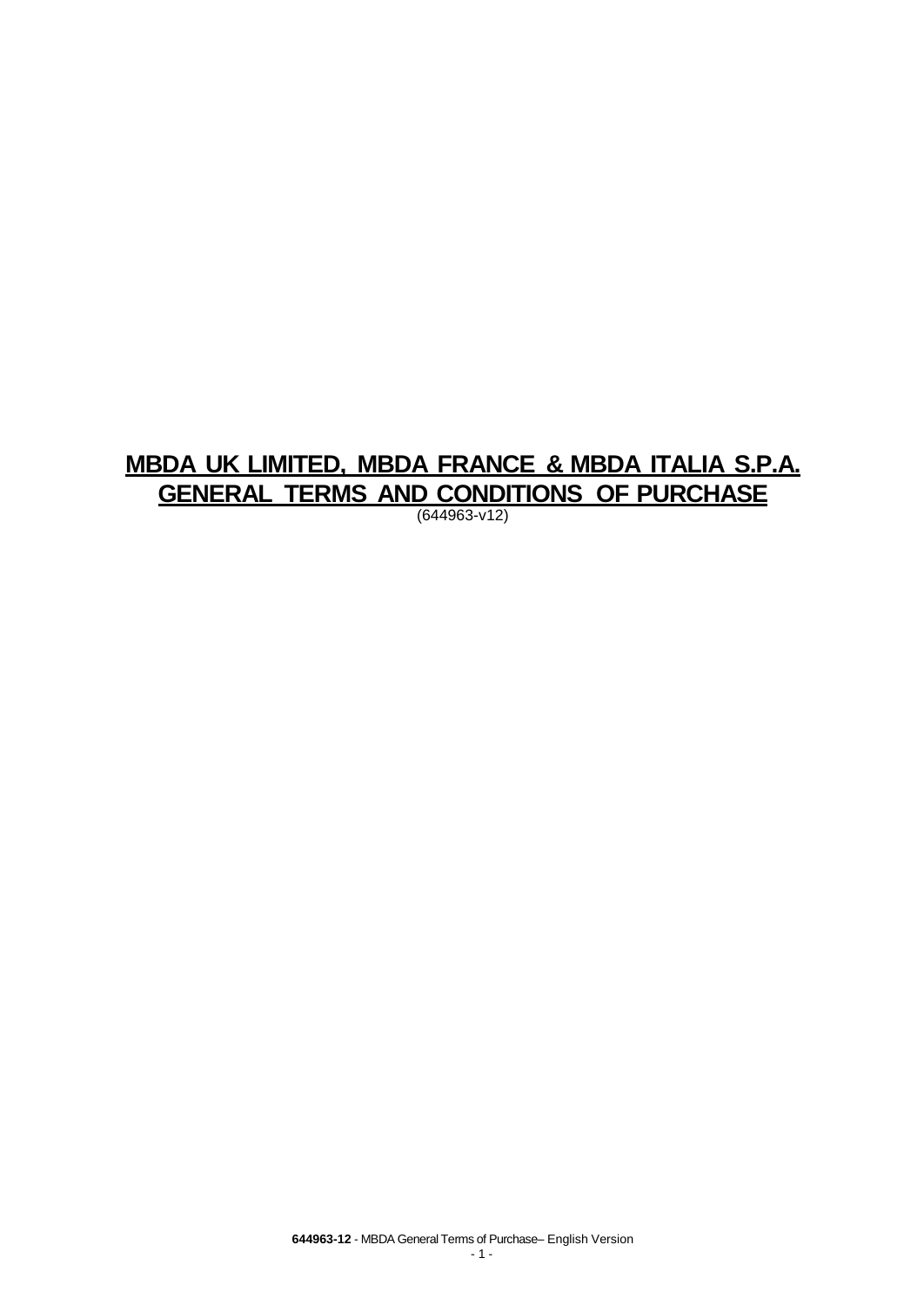## **1. DEFINITIONS**

In these General Conditions and in all texts relating to the Order the following words shall have the meaning ascribed hereto, unless specifically stated otherwise.

**"Background IP/IPR"** means the Intellectual Property and the Intellectual Property Rights owned by or within the disposition of a Party prior to the date of this Order as well as those acquired or developed thereafter independently of this Order.

**"Classified Information"** mean any information, documents and material of all kinds, including Proprietary Information, which the Government having jurisdiction on their originator has given or caused to be given a security classification irrespective of whether the same is transmitted orally, electronically, in writing or by handing over or howsoever disclosed.

"**Commercial off the Shelf Item(s) (COTS)"** means Item(s) other than those manufactured by the Supplier in accordance with the requirement(s)/specification(s) provided by the Customer.

"**Condition**" means each and every term herein.

"**Contract**" means a formal written document agreed between the Parties and providing contractual obligations.

"**Customer"** means whichever company, MBDA UK Limited, MBDA France, MBDA Italia SpA, is designated as the customer in relation to the Order. [full Customer name and address will be stated on the Order].

"**End User"** means the Customer's customer.

"**Force Majeure**" means any act of God, war, hostility or any other event that is unforeseeable, not preventable and beyond the control of the affected Party.

"**Foreground IP/IPR**" means the Intellectual Property and the Intellectual Property Rights generated by or on behalf of a Party during the course of and pursuant to this Order.

"**Framework Agreement**" means a formal written document used as an enabling agreement between the Parties.

"**General Conditions"** means the provisions set out within these General Conditions of Order Numbered 1 to. 25.

"**Intellectual Property - (IP)"** means intellectual property and includes technical and commercial information including without limitation, test results, know-how and trade secret, data, computer software, inventions, designs, process information and recorded tools and techniques.

"**Intellectual Property Rights - (IPR)"** means the legal and contractual rights in respect to IP, including without limitation, copyright, patents and all rights in relation to inventions, registered and unregistered trademarks, registered and unregistered designs, circuit layouts, know how, other proprietary information and data and any other rights resulting from intellectual activity in the industrial, scientific, literary and artistic fields.

**"Item(s)"** means the materials and/or documentation and/or equipment to be supplied and/or services to be rendered as stipulated in the Order including any and all software.

**"Order"** means this purchase order and any amendments hereto, inclusive of these General Conditions and any Special Conditions.

"**Parties"** means the Customer and the Supplier.

**"Party"** means the Customer or the Supplier.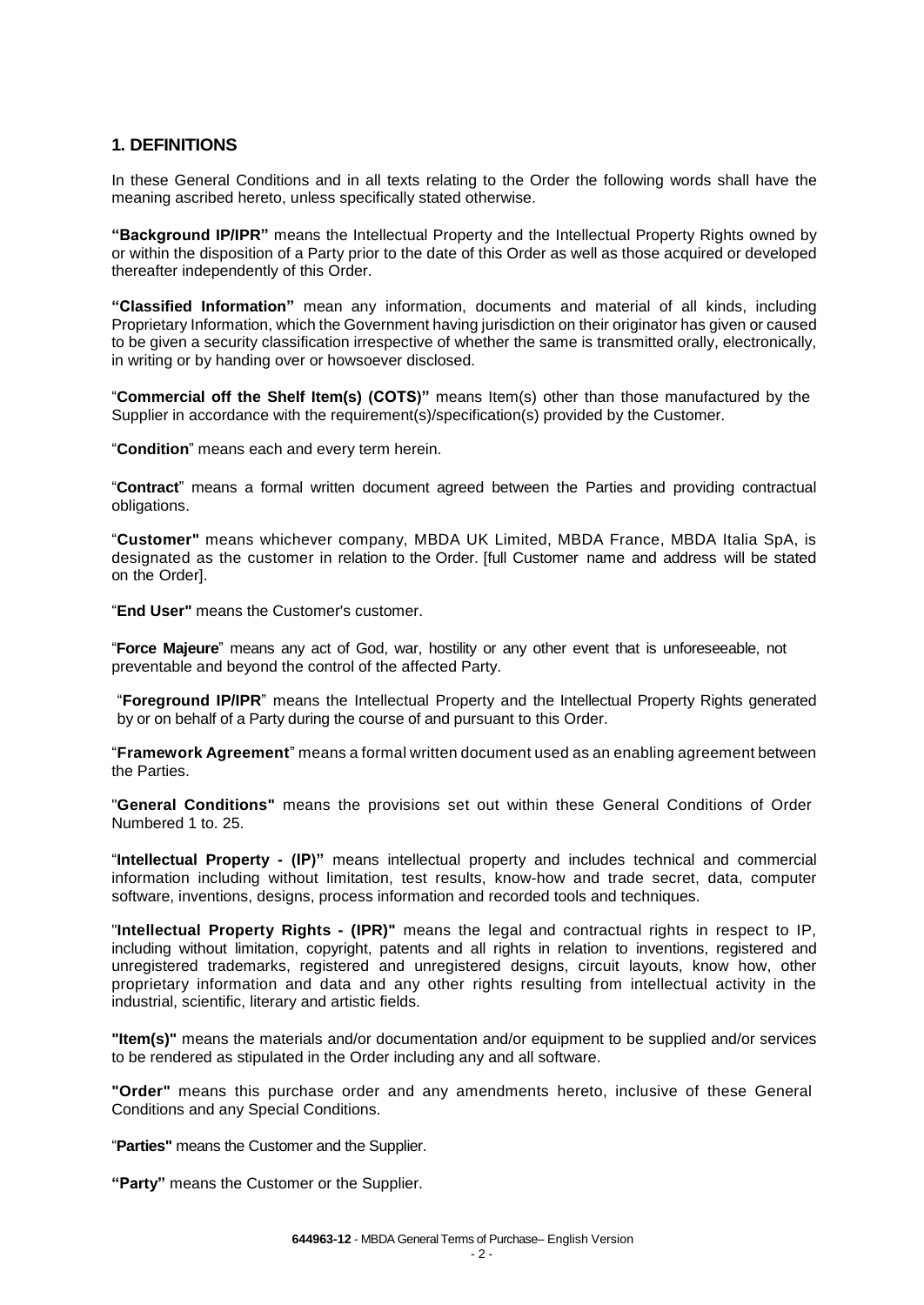"**Proprietary Information**" means any information, including but not limited to information of a scientific or technical nature, disclosed between the Parties pursuant to this Order which is in tangible or visible form and clearly marked or designated by the disclosing Party as proprietary or is communicated orally or visually and subsequently presented and clearly marked in tangible or visible form to the receiving Party within a period of not more than 30 (thirty) days of such communication.

**"Special Conditions"** means those provisions, including specifically negotiated provisions of the Order and any Specifications contained within the Order, which are supplementary to or which amend these General Conditions.

**"Specification"** means any written specification or technical requirements or other agreed means of defining the technical requirement as identified/referenced in the Order.

**"Supplier"** means the supplier on whom the Order is placed.

#### **2. AMENDMENTS**

No variations may be made to the Order (including these General Conditions) except by means of an amendment in writing signed by the Customer and the Supplier or, in the case of electronic Orders, by e-mail.

The Customer and the Supplier agree that the written form for amendments may only be waived in writing in the same way as set forth above.

#### **3. PRECEDENCE**

- (i) Any governmental regulations, general conditions of purchase and other regulatory or prescriptive requirements called up or referenced in the Order shall be treated as having been specifically negotiated and therefore as being Special Conditions.
- (ii) In the event of any discrepancy between the Special Conditions and the General Conditions, the Special Conditions shall take precedence.

## **4. DELIVERY**

- (i) Delivery shall be in accordance with the Incoterms and delivery dates set out in the Order. It is agreed that the respect of the delivery dates is an essential obligation of the Supplier in the performance of the Order and time shall be of the essence.
- (ii) The Supplier shall ensure that all Item(s) for delivery are properly packed and securely packaged in accordance with best trade practices and with all relevant specifications, drawings and military standards. The Supplier shall bear the cost of damage caused to any Item(s) or part thereof as a result of non-compliance with this Condition.
- (iii) All packaging material and cases provided by the Supplier are assumed to be non-returnable unless otherwise specifically agreed in writing before delivery commences.
- (iv) Each delivery shall be accompanied by a delivery note in duplicate, inside the package, showing:
	- the reference number and date of the related Order;
	- the country of origin;
	- quantity of Item(s)s in the package;
	- the description of the Item(s) to correspond with the description in the Order;
	- line item number(s);
	- part and drawing number;
	- net weight of package in kilograms;
	- packaging return instructions if previously agreed;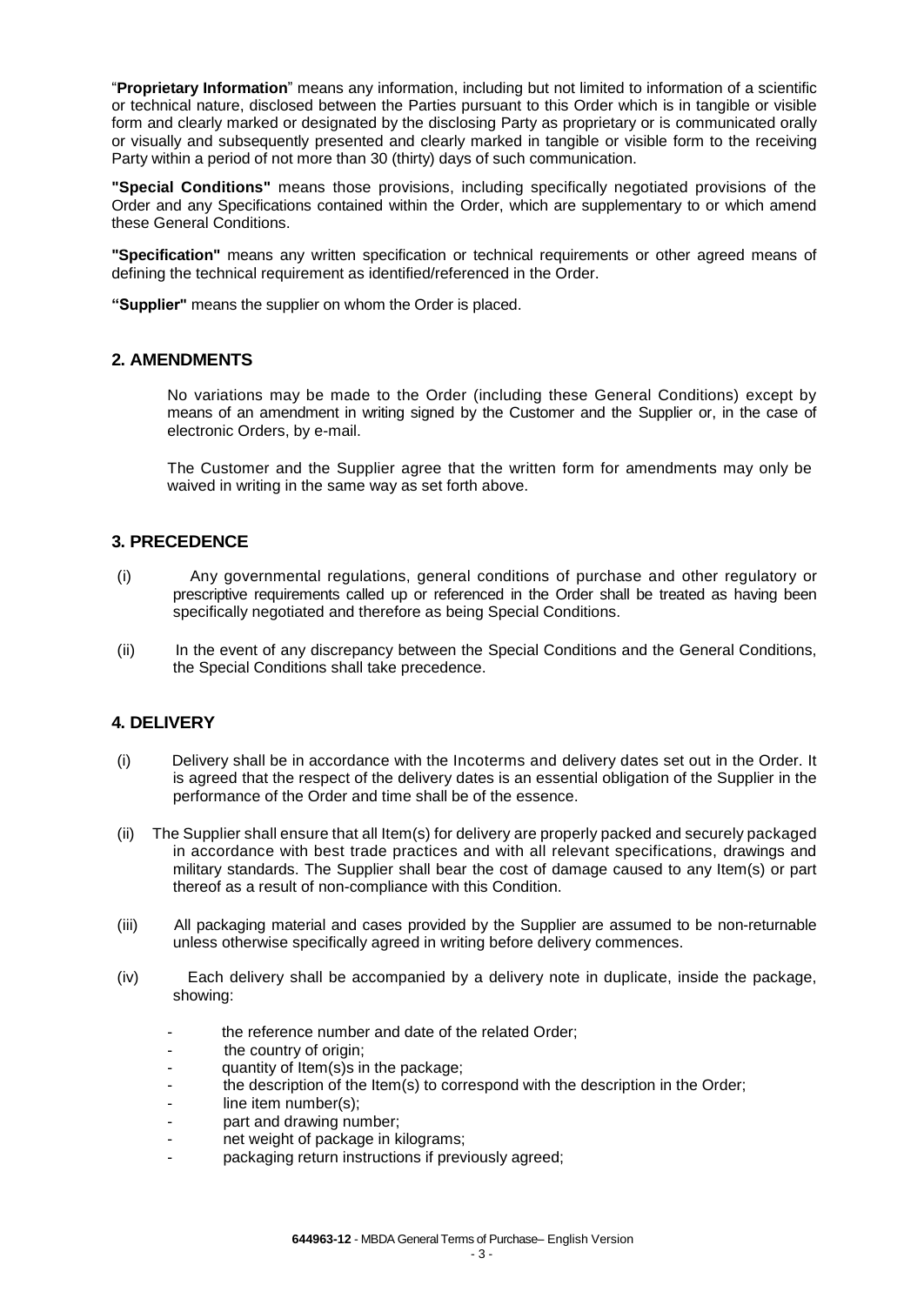- a copy of the Certificate of Conformity (the original of the Certificate of Conformity shall be contained in the packing of the Item(s)).
- the customs value of the Items

An additional copy of the delivery note shall be fixed to the outside of each package.

## **5. ADVICE AND RELEASE CERTIFICATES**

- (i) The Supplier shall:
	- a) on the day of dispatch of each consignment send to the Customer an Advice Note detailing the consignment and accompany same with the related Certificate(s) of Conformity where so required by the Order; and
	- b) at the same time, where relevant provide copies of the original manufacturer's Certificate of Conformity.
- (ii) If the Supplier fails to comply with this Condition 5 the Customer shall be under no obligation to accept delivery of the relevant consignment.

## **6. QUALITY**

- (i) The Supplier undertakes to ensure that all Item(s) delivered are of satisfactory quality and in conformity with all specific quality requirements stated in the Order.
- (ii) The Supplier shall provide a properly authenticated Certificate of Conformity where required by the Order.
- (iii) The Supplier shall accord to the Customer and the End User, by prior arrangement reasonable access to his premises or those of lower tier sub-contractors in order to enable full verification of the quality of any of the Items.
- (iv) The Supplier further undertakes to ensure that any Item(s) delivered functions properly, is fit for the purpose for which the Item(s) is intended, conforms in all respects to the Specification and is free from defects (whether actual or latent) in design, material and workmanship.

## **7. PRICE**

- (i) The prices stipulated in the Order shall be fully inclusive of all costs and charges that are necessary to fulfil the requirements of the Order, including expenses and not subject to adjustment by the Supplier unless otherwise specified in the Order.
- (ii) Prices are exclusive of value added taxes payable in accordance with the domestic laws and the European regulations in force at the date of the tax point.
- (iii) For services, the value added taxes shall be due in principle at the place of location of the Customer in application of Article 196 of the EC Directive 2006/112/EC. Each of the relevant Parties shall be responsible for all taxes, costs duties and levies charged and levied in their own jurisdiction.

## **8. PAYMENT**

(i) The Supplier shall invoice for the Item(s) in accordance with the instructions on the Order and shall submit a correctly prepared invoice quoting Order number, Order item number, part and drawing numbers, description, quantities and weights in the form detailed on the Order.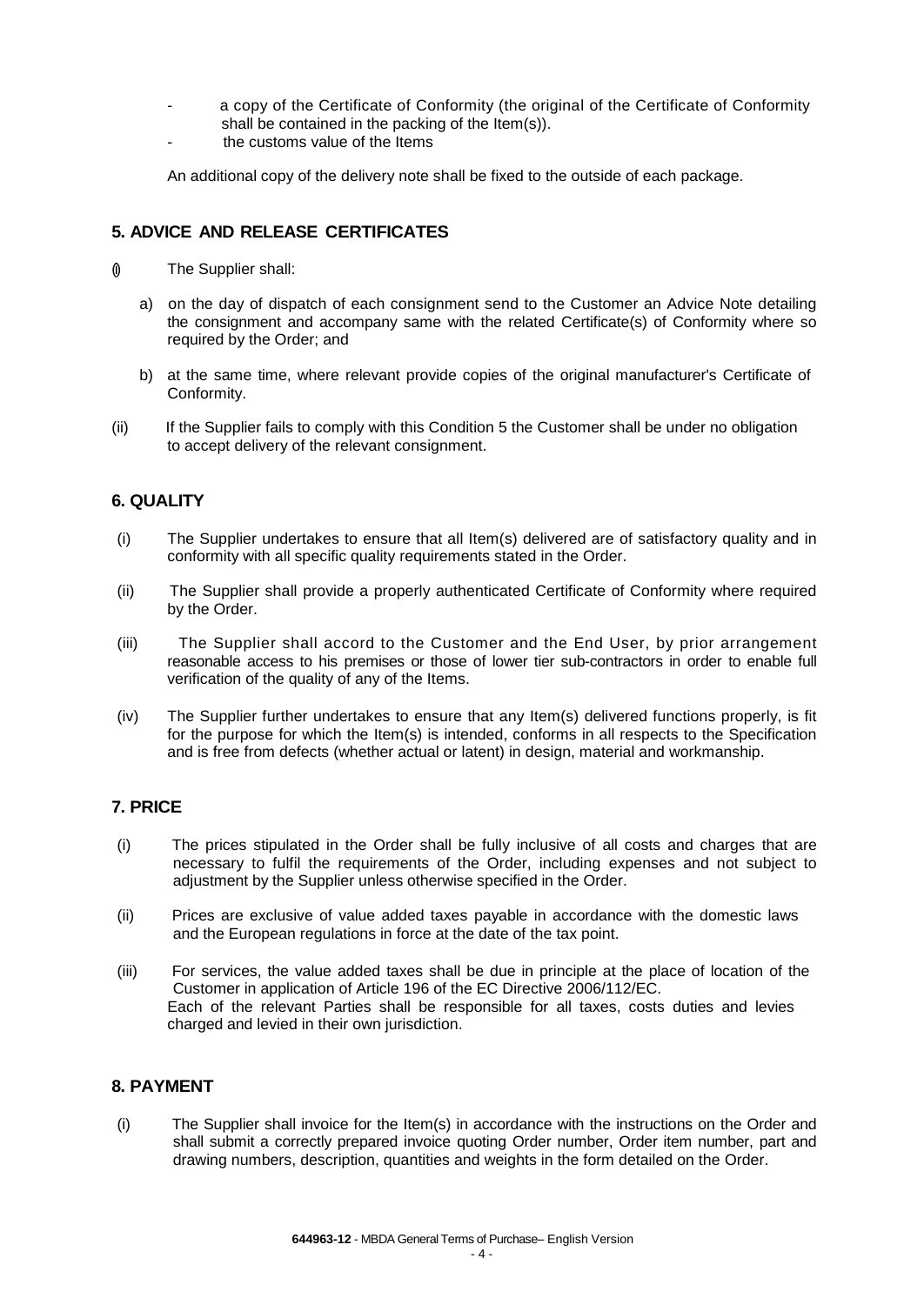- (ii) All invoices shall state the clear description of the Item(s), the price for the Item(s) exclusive of value added taxes, the value added tax identification number of the Customer and show the amount of such taxes (if any) separately or the rules for the exemption of such taxes.
- (iii) For Orders issued by MBDA Italia SpA:

The Supplier shall be paid the price for the Item(s) inclusive of any applicable taxes in accordance with the period stated in the Order or in the Framework Agreement or in the Contract and where no period is referenced in the Order, or in the Framework Agreement or in the Contract, the period shall be 90 (ninety) days from the date of receipt of a valid invoice. The Supplier can issue the invoice to claim for payment only if the related Item(s) meets the terms of performance of the Order, inclusive of satisfactory compliance with any acceptance requirements stipulated in the Order (an acceptance certificate, if any, shall be provided precisely in the standard form agreed between the Parties and shall be attached to the invoice).

(iv) For Orders issued by MBDA UK Limited:

The Supplier shall be paid the price for the Item(s) inclusive of any applicable taxes in accordance with the period stated in the Order or in the Framework Agreement or in the Contract and where no period is referenced in the Order, or in the Framework Agreement or in the Contract, the payment shall be effected at the end of month following the month of receipt of a valid invoice. The Supplier can issue the invoice to claim for payment only if the related Item(s) meets the terms of performance of the Order, inclusive of satisfactory compliance with any acceptance requirements stipulated in the Order (an acceptance certificate, if any, shall be provided precisely in the standard form agreed between the Parties and shall be attached to the invoice).

(v) For Orders issued by MBDA France:

An invoice shall only relate to a single Order. The Supplier shall be paid the price for the Item(s) inclusive of any applicable taxes in accordance with the period stated in the Order or in the Framework Agreement or in the Contract and where no period is referenced in either of them, the payment shall be made within 60 (sixty) days from the issuance date of a valid invoice, provided however that the said invoice is received by the Customer within a reasonable time as from its date of issuance. For the purpose hereof, receipt of the invoice within 5 (five) days after its date of issuance shall be deemed to be reasonable.

The Supplier shall issue the invoice to claim for payment only once the related Item(s) are performed or delivered as per the Order. The invoice shall be dated the day of its issuance by the Supplier and must not be issued prior to the effective date of performance or delivery of the relevant Item(s), except for advance payments and calendar progress payments.

In case of late payment not related to a breach of the Supplier's obligations, the Supplier shall be entitled to apply penalties, to be calculated on the basis of an interest rate equal to three times the French legal interest rate in force on the first day of delay, to be applied to the amount of the invoice subject to late payment. In addition to these penalties, MBDA France shall be as of right liable for a lump sum indemnity for collecting expenditures of an amount of 40 (forty) euros.

## **9. TITLE AND RISK**

Unless otherwise specified in the Order, title in the Item(s) shall pass to the Customer as follows: (i) For Purchase Orders issued by MBDA UK Limited - Upon delivery;

- (ii) For Purchase Orders issued by MBDA France Upon delivery;
- (iii) For Purchase Orders issued by MBDA Italia SpA Upon:
	- a) delivery, if the Item(s) are "Commercial off the Shelf"; or
	- b) the acceptance of the Item(s), if they are manufactured by the Supplier in accordance with the requirement(s)/specification(s) provided by the Customer.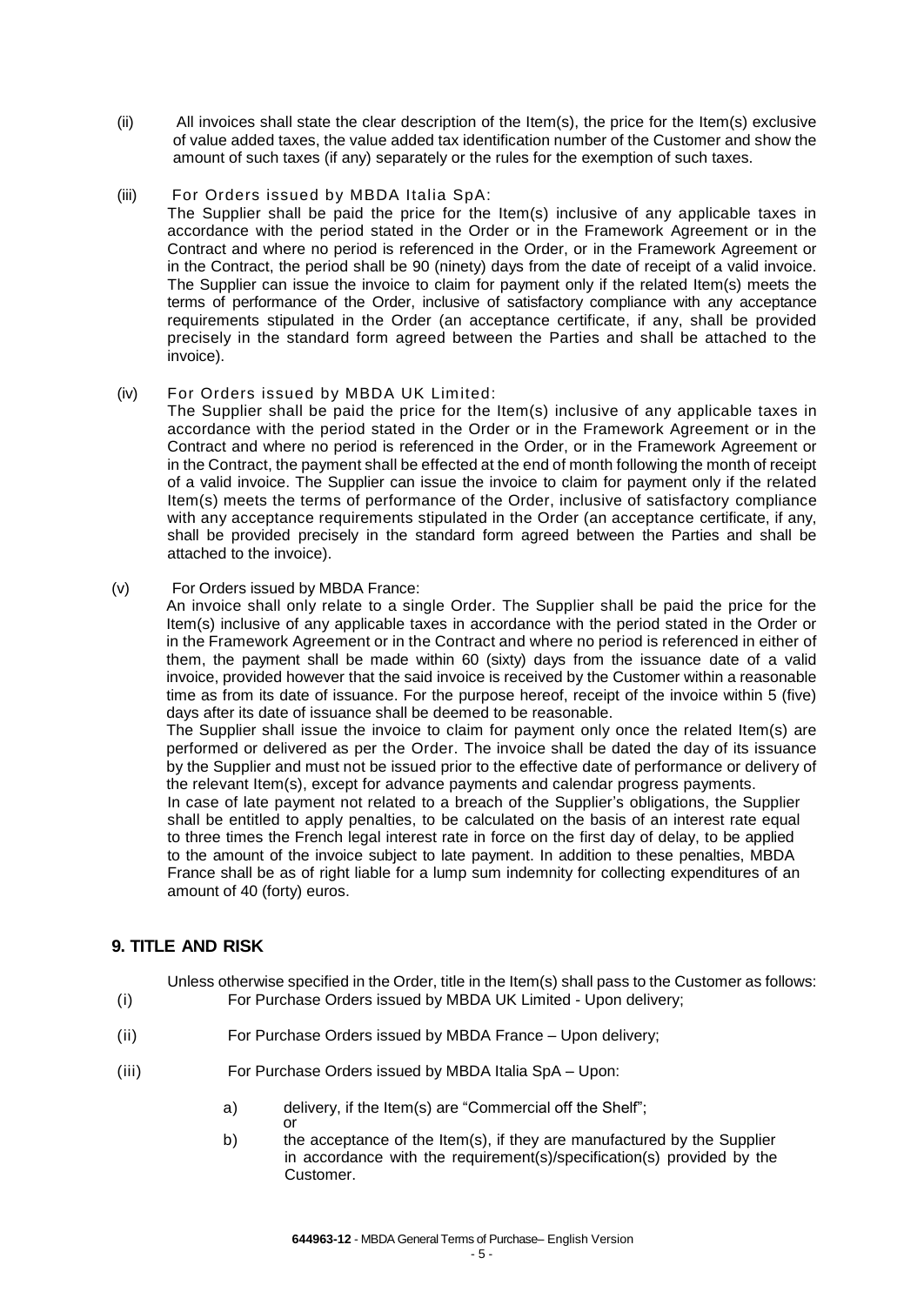Unless otherwise specified in the Order, risk in the Item(s) shall pass to the Customer upon delivery.

#### **10. REJECTION OF NON-CONFORMING ITEM(S)**

- (i) If the Customer is not satisfied with an Item that has been delivered in accordance with the Order, the Customer – subject to the law governing these General Conditions, giving a prompt written notice to the Supplier and without prejudice to its other rights and remedies – may, at any time:
	- a) reject that Item in whole or in part; and<br>b) require the Supplier to replace or repa
	- require the Supplier to replace or repair the Item(s) at the Supplier's expense and risk and re-deliver the Item(s) that conforms with the requirements of the Order within 28 (twenty eight) days or such other time as agreed between the Customer and the Supplier ; or

require the Supplier to refund any payments made in respect of the Item(s) rejected.

## **11. PENALI / PENALITES / LIQUIDATED DAMAGES FOR LATE DELIVERY**

(i) Calculation of penali/pénalités/liquidated damages

a) For MBDA France:

If the Supplier is delayed in delivering the Item(s), in whole or in part, the Customer shall be entitled, without prior notice, to apply pénalités of 0,10% of the price excluding taxes of the delayed Item(s) or milestone event for each day of delay up to a maximum of 30% of total amount, excluding taxes, of the Order.

b) For MBDA UK Limited and MBDA Italia SpA:

If the Supplier is delayed in delivering the Item(s), in whole or in part, the Customer shall be entitled to apply contractual liquidated damages/penali of 1% of the price of the delayed Item(s) or milestone event for each full week of delay to a maximum of 10% of the price for the Item(s) so delayed.

c) For MBDA France, MBDA UK Limited and MBDA Italia SpA:

The payment of penali/pénalités/liquidated damages shall not relieve the Supplier from its obligation to deliver the Item(s) and is without prejudice to any Customer's right and remedy provided by the law and by the Order including the right of the Customer to claim for damages to the Supplier for any damage and/or loss caused by the delay.

Where Item(s) have been rejected or returned for repair under Condition 10, such Item(s) shall not be considered as delivered to the Customer.

In addition, the Customer shall be entitled to terminate the Order in accordance with Conditions 13 (i) (a) and 13 (ii) (a) if the delay exceeds 10 (ten) weeks.

- (ii) Application rules
	- a) for Orders issued by MBDA Italia S.p.A.:

Following the notification by the Customer to the Supplier of the amount of provisional penali calculated in accordance with Condition 11 (i)(b) above, the Supplier may submit a defence report to the Customer within 30 (thirty) days. After the analysis of the defence report or failing the receipt of a defence report within the above time period, the Customer shall notify to the Supplier the amount of penali that shall become final and due for payment within 30 (thirty) days from the date of notification.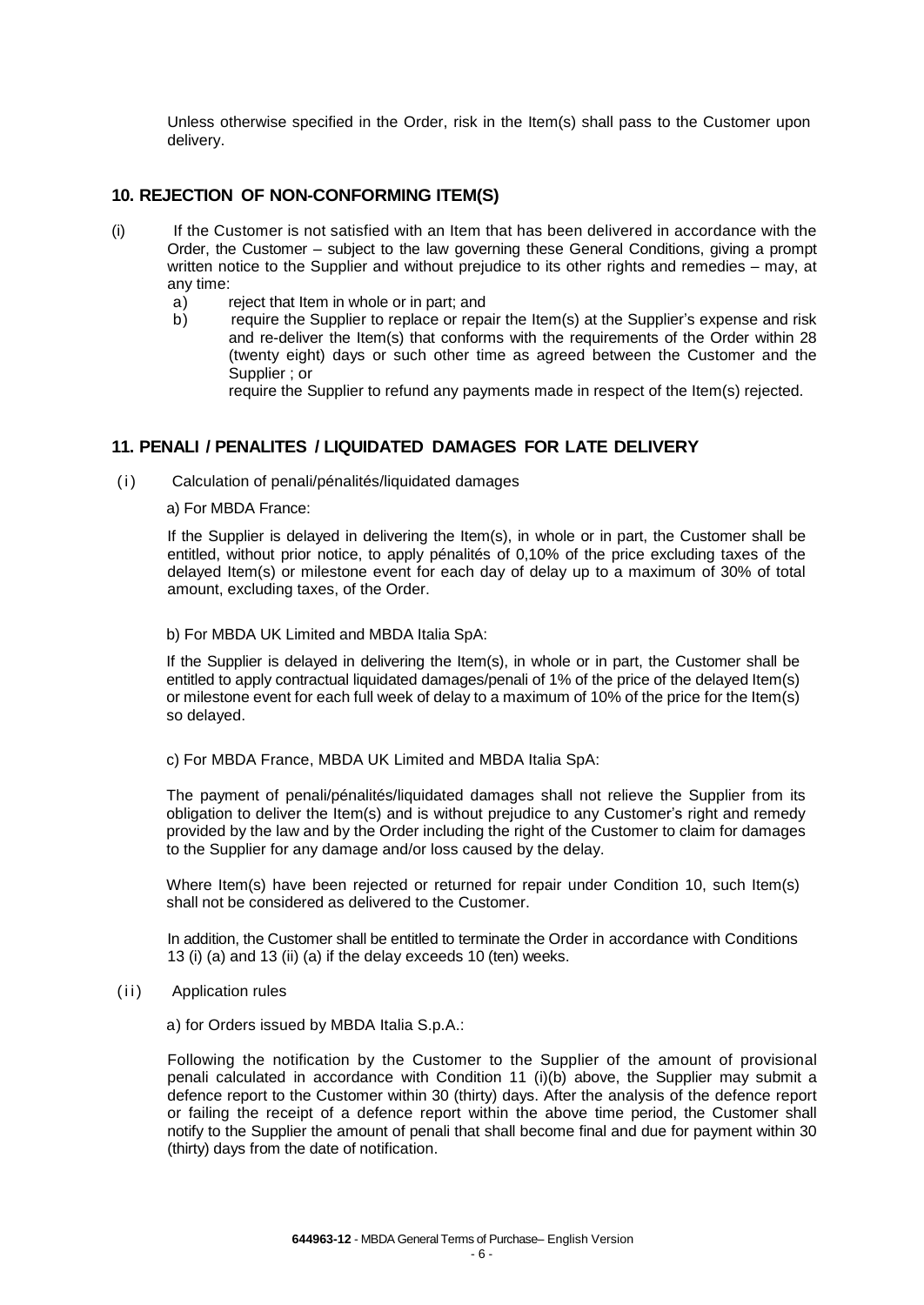b) for Orders issued by MBDA France or MBDA UK Limited:

Following the notification by the Customer to the Supplier of the amount of provisional pénalités/liquidated damages calculated in accordance with Condition 11 (i) (a) or 11 (i) (b) above, the Supplier may submit a defence report to the Customer within 30 (thirty) days. After the analysis of the defence report or failing the receipt of a defecne report within the above time period, the Customer shall notify to the Supplier the amount of pénalités/liquidated damages that shall become final and due for payment within 30 (thirty) days from the date of notification. Failing such payment, the Customer may deduct the amount of pénalités/liquidated damages from any of the Supplier's invoice relating to the Order or any other contract and/or order placed by the Customer with the Supplier. The Customer shall then return to the Customer a debit note for administrative purposes within 30 (thirty) days.

#### **12. WARRANTY**

- (i) Unless stated otherwise on the Order, the Supplier warrants that for a period of 24 (twenty four) months from the date of delivery, each Item shall function properly, be fit for the purpose for which it was intended, of satisfactory quality, conform in all respects to the Specification and be free from defects (whether actual or latent) in design, material, and workmanship.
- (ii) Unless stated otherwise on the Order, for a period of 24 (twenty four) months from the date of the delivery of the Item(s), or any repaired or replaced Item(s), the Supplier shall at its own expense and risk forthwith either, repair or replace any defective Item(s) at the discretion of the Customer and re-deliver Item(s) that comply with the Order.
- (iii) The Supplier shall repair or replace the Item(s) within a maximum period of 1 (one) month after its delivery date to the Supplier unless otherwise specifically agreed by the Parties. Beyond this period, the Customer shall be entitled to apply penali/pénalités/liquidated damages, as per Condition 11.
- (iv) When replacement Item(s) or parts are provided by the Supplier the Item(s) or parts removed shall become the property of the Supplier.
- $(v)$  In the event of a defect in one Item(s) impairing the use of any remaining Item(s) within the repair period then the warranty period as stated at Condition 12(ii) shall be extended by any period of such impairment.
- (vi) The provisions of this Condition shall apply in addition and without prejudice to any other rights and remedies available to the Customer whether express, implied or statutory.

#### **13. TERMINATION**

- (i) Termination of Order(s) issued by MBDA Italia S.p.A. or MBDA UK Limited
	- a) Termination for Default

In the event of a breach of the Order or any of these General Conditions, the Customer has the right to give the Supplier notice of such breach. If such breach is capable of remedy the Supplier shall rectify the breach within 28 (twenty-eight) days from the date of such notice. If the Supplier does not rectify the breach within 28 (twenty eight) days, or if the breach is not capable of remedy, then the Customer has the right to give the Supplier written notice terminating the Order in whole or in part without prejudice to any Customer's rights and remedies provided by the law and by the Contract.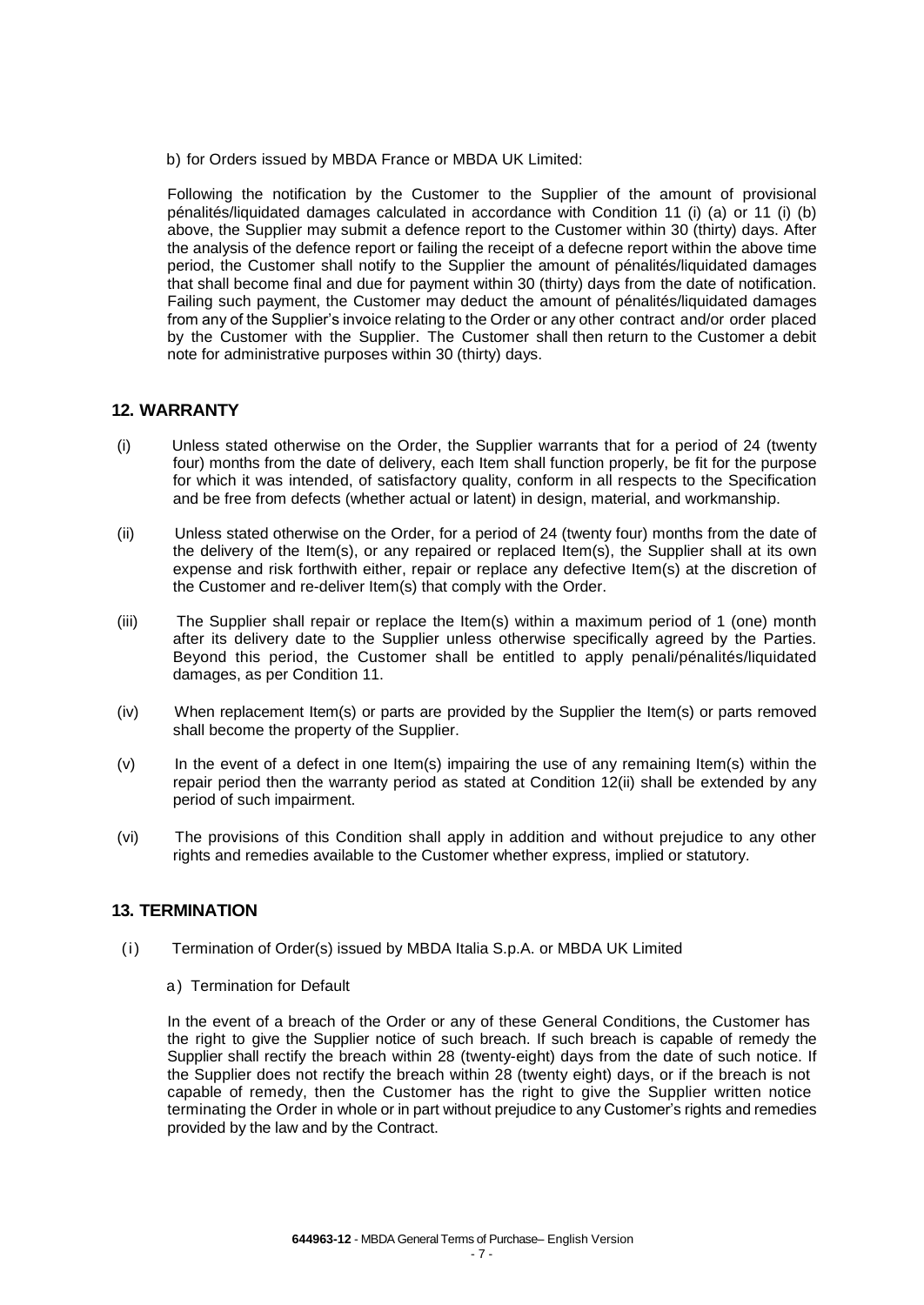b) Termination for Convenience

The Order may be terminated by the Customer at any time in whole or in part by delivery to the Supplier of a notice of termination. In the event of such notice being given the Supplier shall comply with any directions with regard to the Item(s) which may be given by the Customer. The Supplier shall submit an account to the Customer within 3 (three) months from the date of such notice in the form prescribed by the Customer. The Customer shall pay the Supplier for all completed work and shall agree a fair and reasonable price for all work partially completed in furtherance of the Order and for any reasonable costs incurred by the Supplier up to the time of termination as evidenced by the Supplier. Such agreed price when added to any sums paid or due to the Supplier under the Order shall not exceed the total Order price of the Item(s) so terminated and shall be in full and final settlement of the termination for convenience.

c) Termination for Force Majeure

In case a Force Majeure event prevents the performance of the Order, the Customer is entitled to terminate, in whole or in part, the Order by delivering to the Supplier a written notice of termination for Force Majeure. In case of termination of the Order according to this Condition 13 (c), the Customer shall pay to the Supplier the contractual value of all accepted and delivered Items up to the effective date of termination and the contractual value of all wholly or partially completed Items that the Customer wishes to be accepted and delivered, such amounts not to exceed the total Order price of the Item(s) so terminated. The Supplier shall repay to the Customer the amount of sums paid by the Customer as advance payments and instalments related to terminated Item(s) and shall pay liquidated damages/penali for late delivery up to the date of occurrence of the Force Majeure event. Neither Party has the right to claim for damages due to the termination for Force Majeure.

d) Termination for Insolvency for Order(s) issued by MBDA UK Limited

If the Supplier in circumstances of insolvency becomes unable to pay his creditors or has a receiver or administrator appointed over its business or is compulsorily or voluntarily wound up or if the Customer bona fide believes that any such events may occur then the Customer shall have the right, without prejudice to any other right and remedy, to suspend the performance of or terminate the Order forthwith without incurring any liability whatsoever except in respect of any Item(s) previously delivered.

e) The Customer and the Supplier shall use all reasonable endeavours to mitigate their loss on any termination.

- (ii) Termination of Order(s) issued by MBDA France:
	- a) Termination for Supplier's default

Notwithstanding any other rights of the Customer, in the event of a breach of the Order by the Supplier as provided hereunder, the Customer may terminate the Order, as of right, in whole or in part, by registered letter with acknowledgement of receipt:

- non-compliance of the Item(s) leading to repeated refusals from the Customer;
- a delay in the performance of the Order as provided for in Condition 11(i)(c);
- any breach of its obligations under Condition 14 (v) relating to infringement of IP/IPR;
- any breach of its obligations in relation to Health & Safety and Environment stated in Conditions 15 (i) and 15 (iv) and to Reach regulation stated in Condition 15 (v);
- any breach of its obligations under Condition 17 Confidentiality and Security;
- any breach of its obligations under Condition 21 (ii) relating to Export Control;
- any fraudulent act committed in the performance of the Order.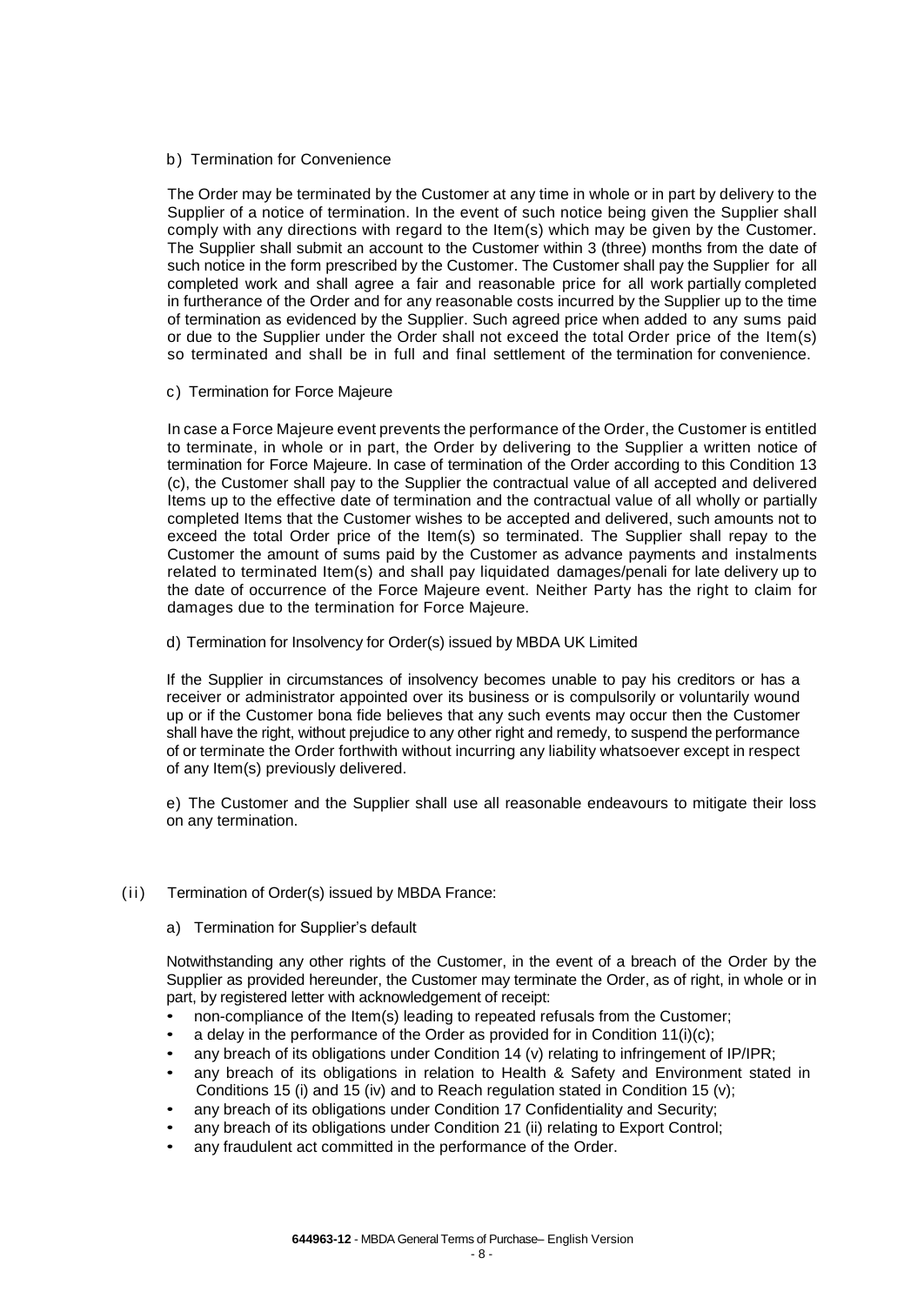If the breach results from a delay in the performance of the Order, repeated non-compliance of Items, a breach of the Supplier's obligations relating to infringement of IP/IPR or a breach of the Supplier relating to its Export Control obligations, the Customer may only terminate the Order after a formal written notice to remedy the breach within 28 (twenty eight) days which remains without effect.

For all the other breaches specified hereinabove, the Customer may terminate the Order upon the occurrence of the breach, without the need of a prior formal written notice.

b) Termination for Customer's default

Notwithstanding any other rights of the Supplier, in the event of a breach of the Order by the Customer as provided hereunder, the Supplier may terminate the Order, as of right, in whole or in part, by registered letter with acknowledgement of receipt:

- any unjustified delay in payment exceeding 3 (three) months;
- any breach of its obligations under Condition 17 Confidentiality and Security ;
- any fraudulent act committed in the performance of the Order.

If the breach results from an unjustified delay in payment, the Supplier may terminate all or part of the Order after a formal written notice to remedy the breach within 28 (twenty-eight) days, which remains without effect.

For all the other breaches specified hereinabove, the Supplier may terminate the Order upon the occurrence of the breach, without the need of a prior formal written notice.

c) Termination without breach of the Order by the Supplier

Where all or part of the contract between the Customer and the End User is terminated or where such contract has been suspended for a period exceeding 6 (six) months, the Customer may terminate all or part of the Order with a 2 (two) month prior notice sent by registered letter with acknowledgement of receipt.

In such case, the Supplier shall comply with any directions with regard to the Item(s) which may be given by the Customer. The Supplier shall submit an account to the Customer within 3 (three) months from the date of such notice in the form prescribed by the Customer. The Customer undertakes to agree a fair and reasonable price for all work performed in furtherance of the Order and for any specific materials purchased by the Supplier up to the time of termination. Such agreed price when added to any sums paid or separately due to the Supplier under the Order shall not exceed the total Order price of the Item(s) so terminated and shall be in full and final settlement of the termination for convenience.

d) Termination for Force Majeure

Unless otherwise stipulated in the Order, in case a Force Majeure event prevents the performance of the Order for more than 6 (six) months, either Party may terminate that part of the Order that cannot be performed, by delivering to the other Party a formal written notice of termination for Force Majeure. In case of termination of the Order according to this Condition 13 (ii) (d), the Customer shall pay to the Supplier the contractual value of all accepted and delivered Items up to the effective date of termination and the contractual value of all wholly or partially completed Items that the Customer wishes to be accepted and delivered, such amounts not to exceed the total Order price of the Item(s) so terminated. The Supplier shall repay to the Customer the amount of sums paid by the Customer as advance payments and instalments related to terminated Item(s) and shall pay pénalités for late delivery up to the date of occurrence of the Force Majeure event. Neither Party has the right to claim for damages due to the termination for Force Majeure.

e) The Customer and the Supplier shall use all reasonable endeavours to mitigate their loss on any termination.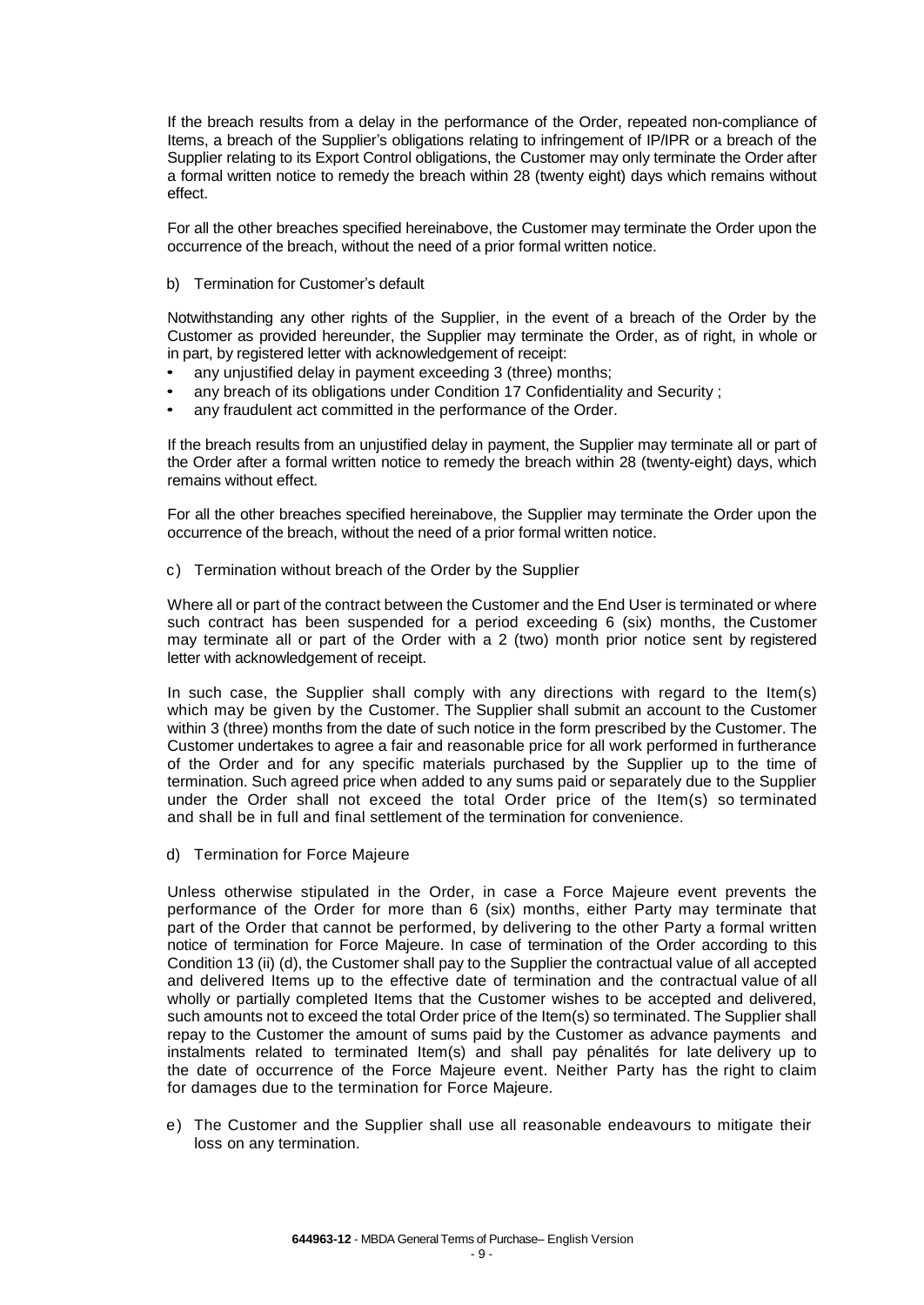## **14. INTELLECTUAL PROPERTY RIGHTS**

- (i) No Party shall acquire title to any Background IP/IPR of the other Party pursuant to this Order.
- (ii) The Customer shall have a royalty-free, non-exclusive, unlimited, worldwide licence, with the right to sub-licence, to use and have used the Supplier's Background IP/IPR for the purpose of enabling the Customer to (i) perform this Order and/or perform the contract(s) between the Customer and its main contractor(s), if any; and (ii) use and have used the Foreground IP/IPR.
- (iii) For MBDA France

The Customer shall become the sole owner of any Foreground IP/IPR. For the Foreground IP/IPR subject to rights of authorship, the Supplier hereby assigns to the Customer, on an exclusive basis, worldwide and for the legal period of protection of rights of authorship, all patrimonial rights of authorship. These rights include the rights of reproduction, representation, modification, adaptation, translation and the rights to sell, licence, sublicence, rent, loan, in any form and format (whether known or to be discovered in the future), in whole or in part and by all means. For the particular case of software and databases, the following rights are in addition to the previous ones: the rights of evaluating, testing, integrating into any information technology environment, decompiling, developing an interface enabling interoperability with other software. The price of the Item(s) includes the price of the above assigned rights.

(iv) For MBDA UK Limited and MBDA Italia SpA

The Customer shall become the sole owner of any Foreground IP/IPR.

- (v) The Supplier hereby warrants to the best of his belief that the Item(s) and the intended use thereof do not infringe any third party owned IP/IPR whatsoever existing or pending at the date of the Order and hereby agrees to hold harmless and fully indemnify the Customer and its subsidiaries, assigns and associated companies against any liability, damages and expenses whatsoever incurred by or on behalf of the Customer and its subsidiaries and associated companies as a result of the infringement or alleged infringement by the position or use of the Item(s) of any IP/IPR belonging to any third parties. The Supplier shall immediately notify the Customer of any proceedings and:
	- a. either replace the infringing Item(s) with non-infringing Item(s) with the minimum of delay; or
	- b. secure the right for the Customer to use and have used (i.e. right of sub licence) the infringing Item(s).

#### **15. HEALTH & SAFETY AND ENVIRONMENT**

- (i) The Supplier shall carry out all work under the Order in accordance with all health & safety and environmental legislation applicable to the Supplier, and shall ensure that his subcontractors correspondingly comply with such legislation.
- (ii) The Supplier, his employees and his sub-contractors shall comply with the Customer's procedures relating to discipline, fire, health & safety and environment when on the Customer's site or such other site as the Order so directs.
- (iii) The Supplier shall promptly, and in any event on delivery, provide the Customer with all present and future instructions relating to the handling, use and disposal of Item(s) and in particular draw attention to any dangers or health & safety and environmental hazards or restrictions associated with the Item(s).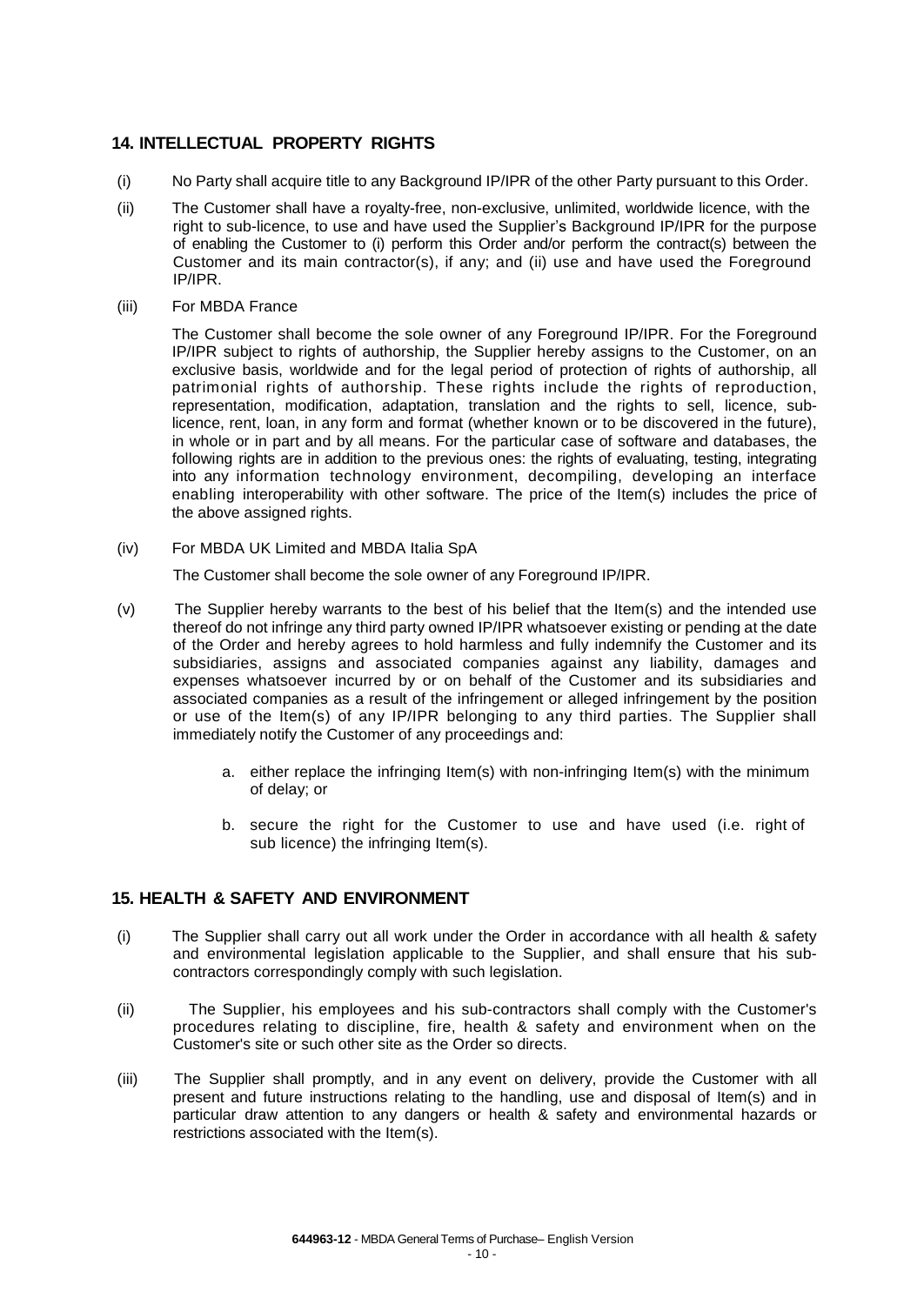- (iv) The Supplier shall ensure that all Item(s) are CE compliant. In the event that the Item(s) are not compliant the Supplier shall notify the Customer on receipt of the Order. The Customer is not obliged to accept delivery of Item(s) that are not CE compliant unless agreed, in writing, between the Supplier and the Customer.
- (v) The Supplier declares and guarantees a total and prompt fulfilment (including by its relevant suppliers, co-suppliers and sub-suppliers) of all the burdens and prescriptions subsequent to the EU Regulation n. 1907/2006 of the European Parliament and the European Committee of 18 December 2006, concerning the registration, evaluation, authorisation and restriction of chemical substances (REACH), with total and absolute assurance with respect to the Customer.

The Supplier shall communicate any information related to article 33 to the appropriate electronic address: [reach.reglement@mdba-systems.com](mailto:reach.reglement@mdba-systems.com) for MBDA France, [reach@mbda.it](mailto:reach@mbda.it) for MBDA Italia S.p.A and [ftn.REACH@mbda-systems.com](mailto:ftn.REACH@mbda-systems.com) for MBDA UK Limited. In no case shall the Customer be deemed responsible for the non-registration or pre-registration by the Supplier, its relevant suppliers, co-suppliers and sub-suppliers, of the chemical products which are the object of the supply according to what can be foreseen by the said Regulation. Should the Supplier, its relevant suppliers, co-suppliers and sub-suppliers, be defaulting on the said burdens and prescriptions, the Customer may terminate for default the Order and claim for damages.

## **16. LIABILITIES**

- (i) The Parties shall at all times indemnify and hold one another harmless against all costs, claims, damages, expenses, proceedings and judgements in respect of injury (including death), loss or damage to any person or property to the extent that they arise as a result of the indemnifying Party's negligence. The Supplier shall insure the Customer to the full amount of any prospective liability and shall give the Customer, upon reasonable request, sight of the insurance policies effected.
- (ii) The Supplier shall be liable to compensate the Customer for any damage of a direct nature in relation to a default in the performance of the Order, or as a consequence of the negligence of their employees or persons acting under their supervision, control or authority in the course of the performance of the Order.

## **17. CONFIDENTIALITY AND SECURITY**

- (i) Unless a specific Confidentiality Agreement applies to this Order, this Condition 17 shall apply.
	- a) Proprietary Information supplied by a Party to the other Party shall be treated by the receiving Party as confidential, shall not be used for any purpose other than for the receiving Party's performance of the Order, shall not be disclosed to any personnel within its own organization who do not have a need to receive such Proprietary Information for the purpose of the performance of the Order, and shall not be disclosed to any third party except with the prior written approval of the disclosing Party.

The hereabove defined confidentiality obligations shall apply from the date of receipt of Proprietary Information and until the end of a period of ten (10) years following expiration or termination of the Order.

b) The protection to be accorded to Proprietary Information hereunder does not and shall not extend to any information which can be proved by the receiving Party upon request by the disclosing Party:

> 1) at the time of disclosure was, or thereafter became, part of the public domain otherwise than through the fault or negligence of the receiving Party; or

> 2) was lawfully obtained by the receiving Party from a third party with full rights of disclosure; or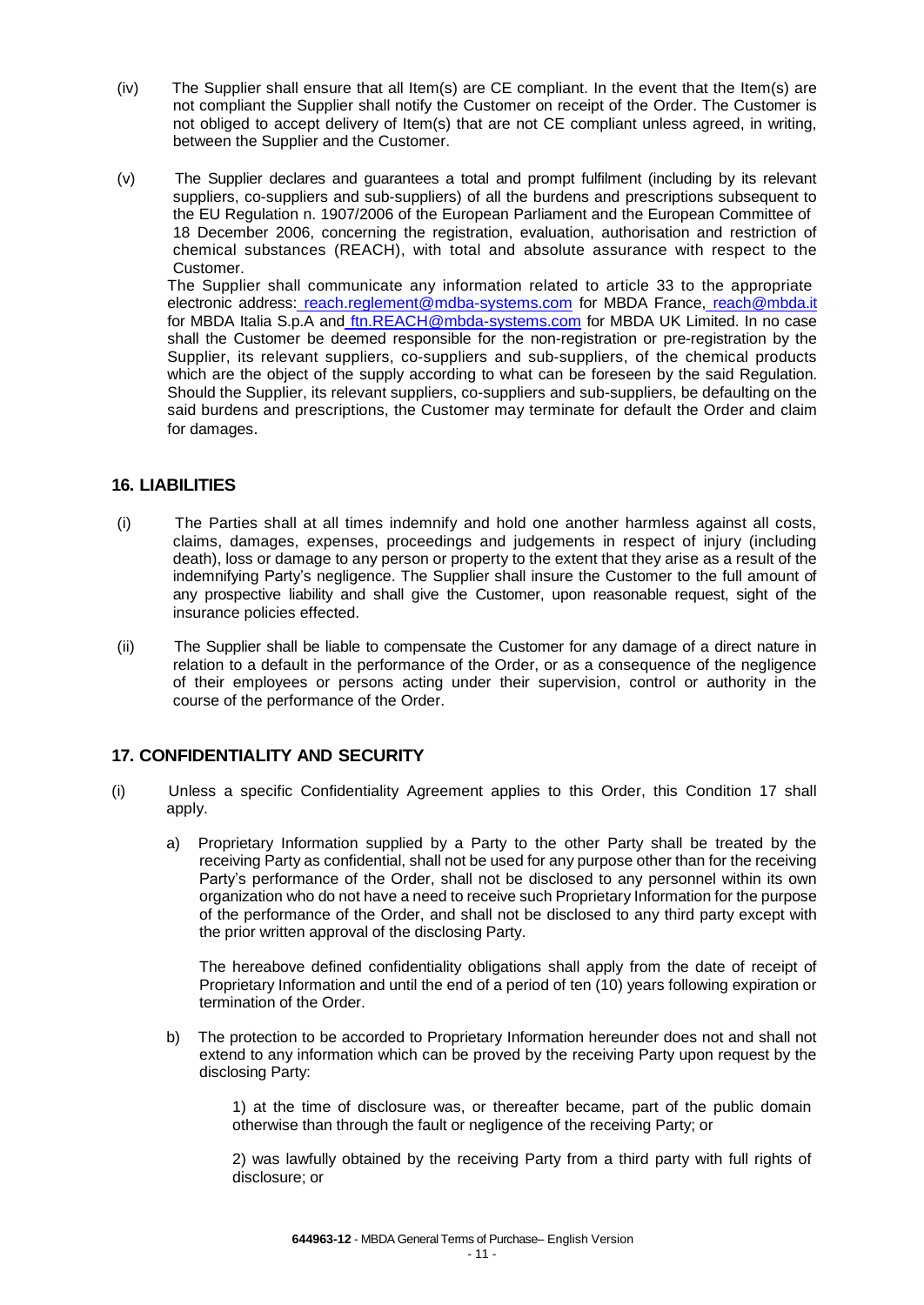3) was already known to the receiving Party at the date of receipt of the Proprietary Information pursuant to this Order; or

4) has become known independently to the receiving Party without making use of the Proprietary Information of the disclosing Party.

c) Notwithstanding any provisions of this Order:

1) transfer of Classified Information by the disclosing Party to the receiving Party shall be made in compliance with the restriction and procedures imposed by the disclosing Party's national Government and by the Government having the jurisdiction over their originator;

2) the receiving Party undertakes to follow such security procedures as are notified to it by the disclosing Party as having been prescribed by or on behalf of its national Government with respect to disclosure, receipt, protection, use and handling of Classified Information received from the disclosing Party;

3) any Classified Information shall whatever the method of disclosure be identified by the disclosing Party as Classified Information at the time of disclosure.

d) In case of termination or expiration of time of this Order, the receiving Party shall retain no Proprietary Information and shall promptly destroy the Proprietary Information unless the disclosing Party requests that such Proprietary Information be returned to the disclosing Party. In case of destruction, the receiving Party shall certify in writing such disposal.

e) The provisions of this clause 17 (i) shall be effective notwithstanding any termination by expiration of time or otherwise of this Order.

- (ii) The Supplier shall not disclose the Customer's name, the name of the End User, the name of any project or programme, the existence of the Order or any other IP acquired through his dealings with the Customer for any reason whatsoever including for publicity or marketing purposes without the prior written consent of the Customer. These information shall be considered as Proprietary Information and as such subject to the hereabove obligations.
- (iii) In the conduct of the Supplier's dealings with the Customer, neither the Customer nor the Supplier shall remove from the other's premises any items including (without limitation) drawings, specifications, documents, or data without the other's prior written consent, subject always to Condition 17(i) above.
- (iv) The sites of a Party to which the other Party may have access during his performance of the Order may be subject to national security requirements.
- (v) No employee of either Party shall try to access or use a computer or network of the other Party without its formal authorization.

#### **18. ASSIGNMENT**

This Order shall be personal to the Parties. Neither Party shall assign its rights or obligations under the Order in whole or in part (except for the purposes of corporate merger, restructuring, reorganisation) without the prior written consent of the other Party, which shall not be unreasonably withheld.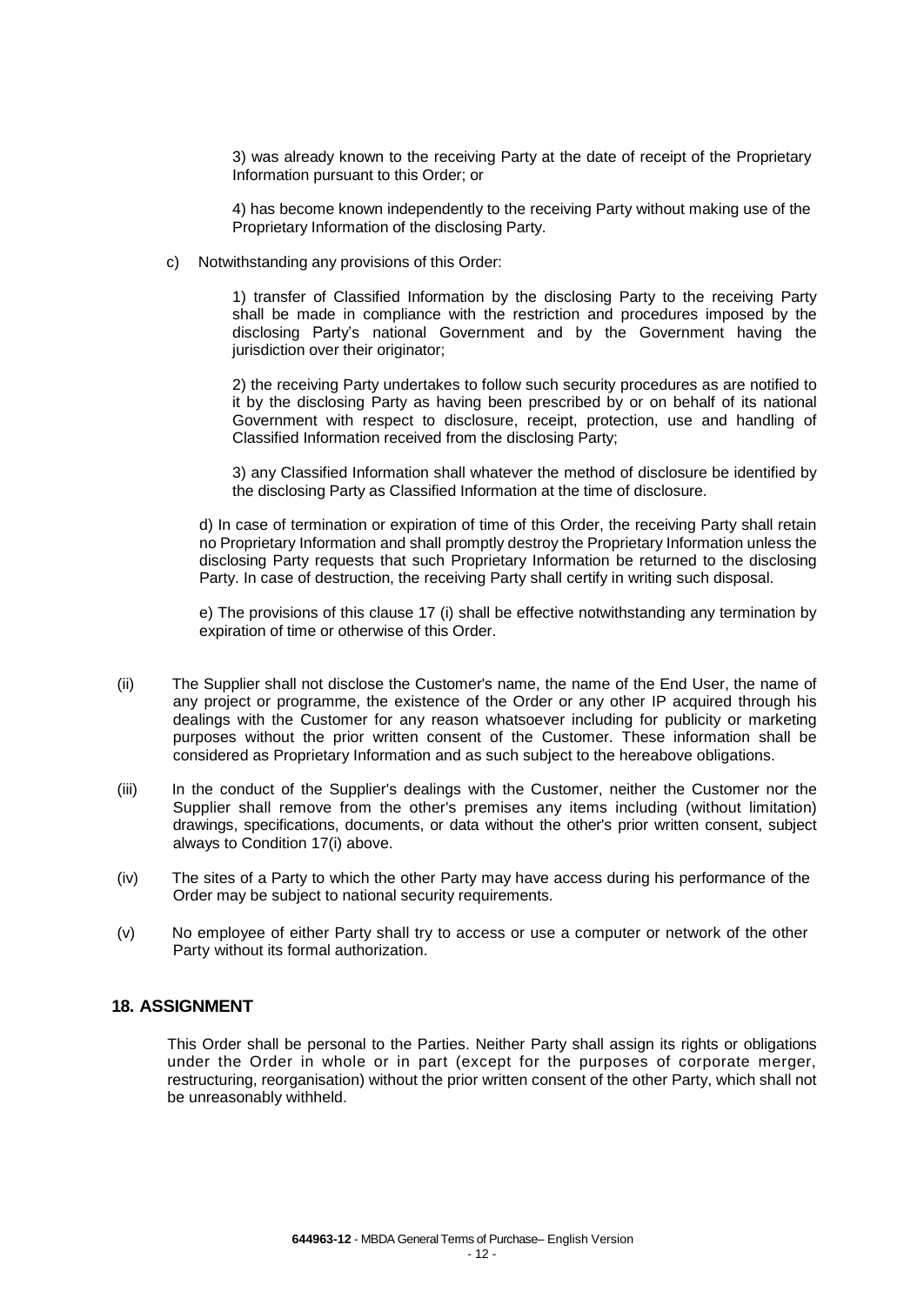#### **19. PROPERTY ISSUED BY THE CUSTOMER**

All property lent or entrusted by the Customer to the Supplier for the performance of the Order shall be used exclusively for that purpose in accordance with any instructions provided by the Customer. Such property shall be separately identified and segregated from the Supplier's property, and shall be properly safeguarded and maintained in good working repair and condition. The Supplier shall observe any instructions given to it by the Customer as to its eventual return to the Customer. Whilst in the custody of the Supplier, such property shall be kept fully insured, to the replacement cost, against loss and/or damage until its return to the Customer.

#### **20. TOOLING AND TEST EQUIPMENT**

All tooling and test equipment acquired or created by the Supplier in performance of the Order shall be and remain the property of the Customer unless otherwise specifically agreed between the Parties, and shall be treated by the Supplier in the same manner as is referred to in Condition 19 above.

## **21. COMPLIANCE WITH LAWS AND REGULATIONS**

- (i) The Supplier shall comply with the law (Condition 24) and all other requirements and regulations applicable to the Order.
- (ii) The Item(s) may be exported or re-exported by the Customer and the Supplier confirms that no restriction exists which would operate to limit the Customer's right to do so

## **22. NOTICES**

- (i) Except for the provision under Condition 22 (ii) below, all notices and communications between the Parties shall be in writing and in English language.
- (ii) In the event that the Customer and the Supplier have the same nationality, all notice and communication between the Parties shall be in their national language.
- (iii) Any notice or other communication sent to the Supplier shall be sufficient if sent to an address notified to the Customer for the purpose or to the address of the Supplier last known to the Customer.
- (iv) Notices or other communications sent by the Supplier to the Customer shall be sent to the address given for the Customer on the Order for the attention of the person indicated on Order.

## **23. WAIVER**

Any failure, delay, relaxation or concession by any of the Parties in the exercise of his rights to insist upon the performance of any of the obligations, or to exercise any rights hereunder in any given instance shall not be construed as a waiver or relinquishment of the exercise of any such rights in any other instance and the obligations of the other Party shall in all other cases continue in full force and effect.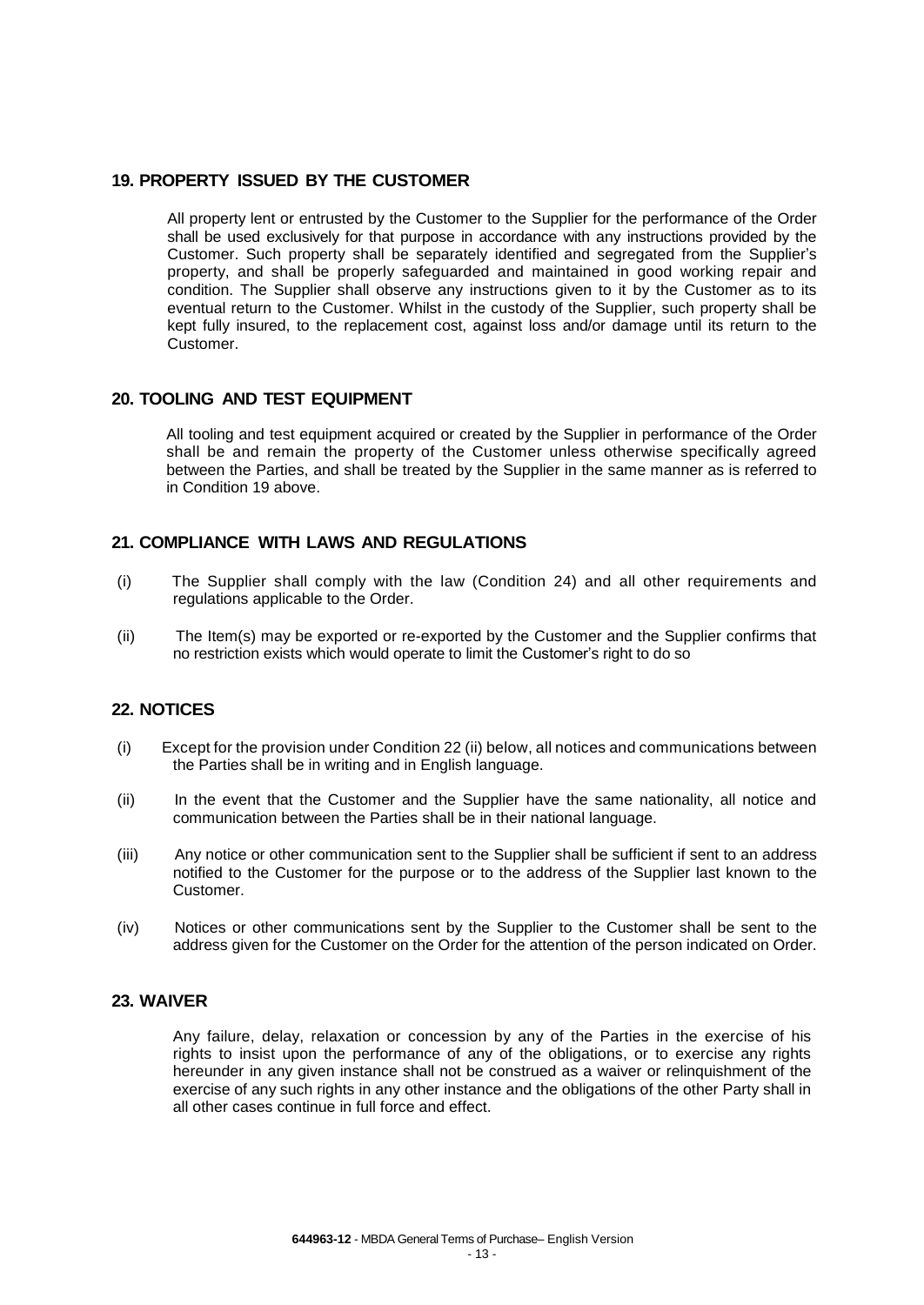## **24. LAW AND JURISDICTION – DISPUTES**

- (i) The Order and these General Conditions shall be governed by the law applicable to the country of jurisdiction of the Customer.
- (ii) For MBDA UK and MBDA Italia, any disputes arising out of or in connection with the Order and these General Conditions shall be submitted to the Courts having jurisdiction in the Country of the Customer.
- (iii) For MBDA France, any disputes arising out of or in connection with the Order and these General Conditions shall be submitted to the competent courts of Paris. In the event that any provisions of the Order become invalid, void or unenforceable for any reason whatsoever, the Parties shall remain bound by the other provisions of the Order.

## **25. ACCEPTANCE AND COMING INTO FORCE OF THE ORDER**

(i) In relation to Orders issued by MBDA Italia S.p.A only:

The acknowledgment of receipt attached to the Order shall be returned to the Customer duly signed for acceptance by the Supplier and bearing the Supplier's business stamp. The Order shall become effective after the Customer has received the aforesaid acknowledgment of receipt.

The Supplier warrants that he has carefully read all the clauses provided under this Customer Purchase Terms and Conditions and that, in accordance with articles 1341 and 1342 of the Italian Civil Code, by signing below, hereby specifically accepts the provisions of the clauses hereinafter set forth: Clause 4 (Delivery); Clause 6 (Quality); Clause 9 (Title and<br>Risk): Clause 10 (Rejection of non-conforming Item(s)): Clause 11 Risk); Clause 10 (Rejection of non-conforming Item(s)); Clause 11 (Penali/Penalitès/Liquidated damages for late delivery); Clause 12 (Warranty); Clause 13 (Termination); Clause 14 (Intellectual Property Rights); Clause 15 (Health & Safety and Environment); Clause 16 (Liabilities); Clause 17 (Confidentiality and Security); Clause 18 (Assignment); Clause 19 (Property Issued by the Customer); Clause 20 (Tooling and Test Equipment); Clause 21 (compliance with Law and regulations); Clause 23 (Waiver); Clause 24 (Law and Jurisdiction – Disputes).

The Supplier:

(ii) In relation to Orders issued by MBDA France only:

The Order shall become effective after the Customer has received the acknowledgment of receipt attached to the Order, with retroactive effect to the date indicated on the header of the Order.

Should the duly signed acknowledgment of receipt not be received within the period stipulated hereabove, (i) any beginning of the performance of the Order by the Supplier shall be deemed a full acceptance of the Order by the Supplier; or (ii) in the absence of such beginning of the performance of the Order by the Supplier, the Order shall be considered as not accepted.

The acknowledgment of receipt attached to the Order must be returned signed to the Customer with unconditional acceptance by the Supplier within 14 (fourteen) days from the Supplier's receipt of the Order.